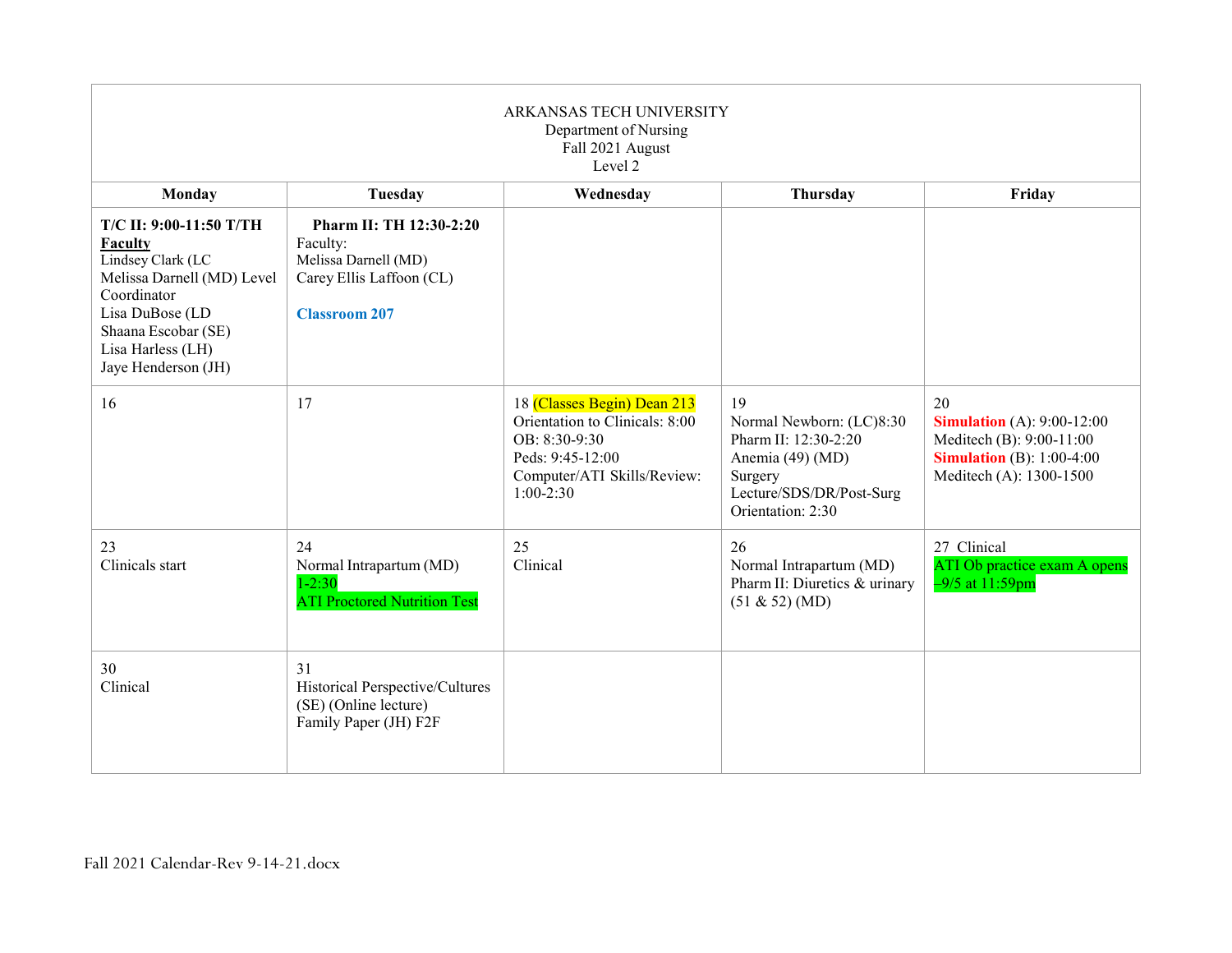| ARKANSAS TECH UNIVERSITY<br>Department of Nursing<br>Fall 2021 September<br>Level 2                                |                                                                                         |                                                                                       |                                                                                                               |                                                                                          |  |
|--------------------------------------------------------------------------------------------------------------------|-----------------------------------------------------------------------------------------|---------------------------------------------------------------------------------------|---------------------------------------------------------------------------------------------------------------|------------------------------------------------------------------------------------------|--|
| Monday                                                                                                             | Tuesday                                                                                 | Wednesday                                                                             | Thursday                                                                                                      | Friday                                                                                   |  |
|                                                                                                                    |                                                                                         | 1<br>Clinical                                                                         | 2 Postpartum (MD)<br>Pharm II: Antiseizures/Anti<br>parkinsonism $(23 \& 24)$ (CL)                            | $\overline{3}$<br>Clinical                                                               |  |
| 5 ATI OB practice exam A<br>closes and remediation<br>opens until 9/29 at 11:59pm<br>6<br>Labor Day - No class     | 7<br>(9-11) T& C Test #1 Dean 213<br>-No class after -work on <b>ATI</b><br>remediation | 8<br>Clinical                                                                         | 9<br>Growth and Development I<br>(LH)<br><b>Pharm Test #1</b>                                                 | 10<br>Clinical<br>ATI peds practice test A<br>opens-9/19 at 11:59pm                      |  |
| 13<br>Clinical                                                                                                     | 14 Growth Development II (LH)                                                           | 15<br>Clinical                                                                        | 16 Peds: Respiratory/<br>EENMT (JH)<br>Pharm II: Anti-inflammatory<br>& Muscle relaxants (16 & 25)<br>CL)     | 17<br>Clinical                                                                           |  |
| 19 ATI peds practice test A<br>closes at 11:59pm and<br>remediation opens (due 9/29<br>at 11:59 PM)<br>20 Clinical | 21<br>Cardiac (LH)                                                                      | 22<br>Clinical                                                                        | 23 GI/Fluid + Electrolytes $(JH)$<br>Pharm II:<br>Antidepressants/Psychotherapy<br>(21 & 22) (MD)             | 24 Clinical<br><b>ATI Pharm practice A opens</b><br>at $11:59$ pm $-10/3$ (a) $11:59$ pm |  |
| 27<br>Clinical                                                                                                     | 28<br>Immune Disorders/Infectious<br>Disease (JH)                                       | 29<br>Clinical<br><b>ATI Remediation for OB/Peds</b><br>practice exams due by 11:59pm | T/C Test #2 Dean 213<br>30<br>$(9-11)$<br>Pharm II:<br>Anxiolytics/Hypnotics &<br>Narcotics $(20 \& 26)$ (MD) |                                                                                          |  |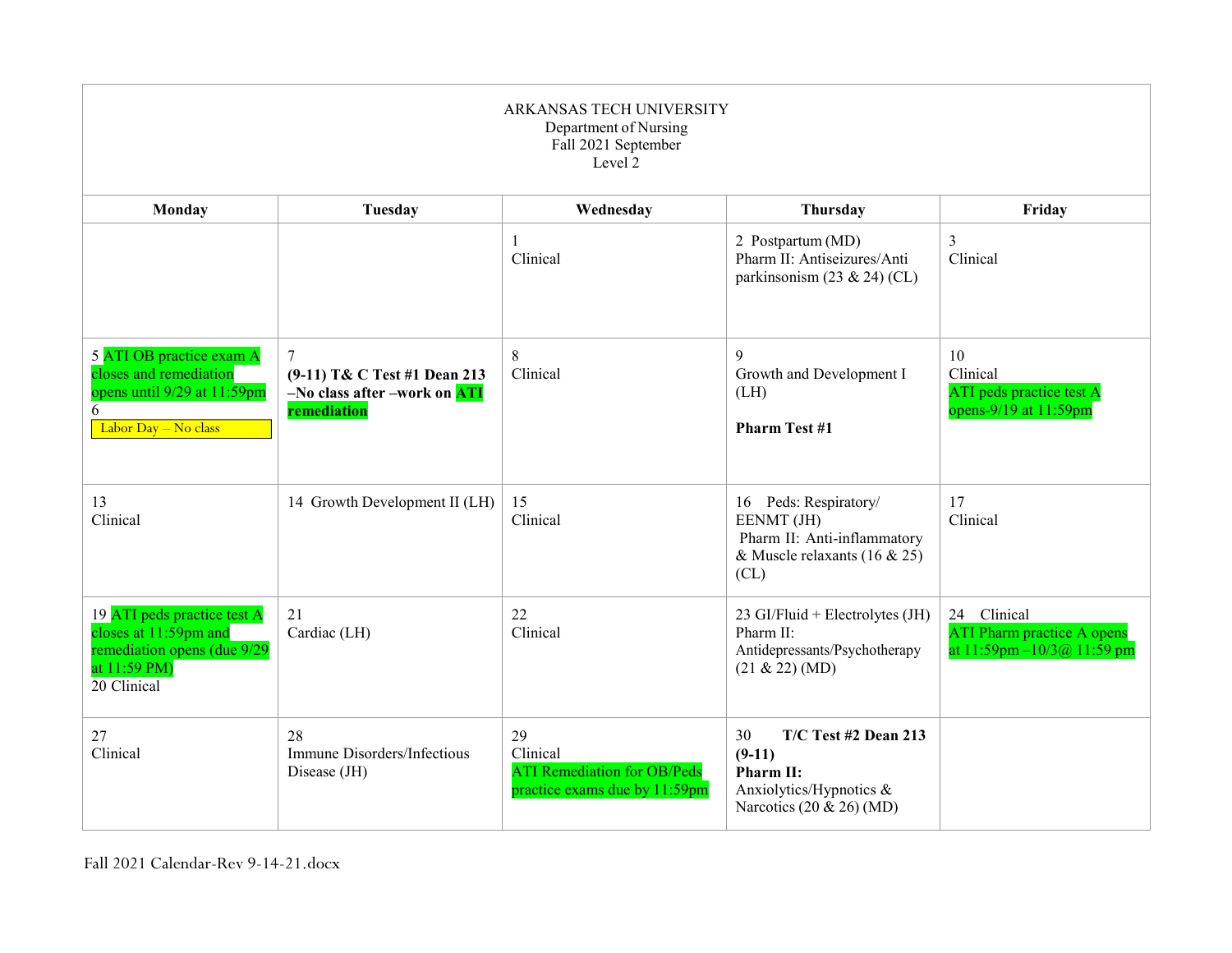| ARKANSAS TECH UNIVERSITY<br>Department of Nursing<br>Fall 2021 October<br>Level 2                                             |                                                                                                                                          |                |                                                                                                                   |          |                                                                                                           |  |
|-------------------------------------------------------------------------------------------------------------------------------|------------------------------------------------------------------------------------------------------------------------------------------|----------------|-------------------------------------------------------------------------------------------------------------------|----------|-----------------------------------------------------------------------------------------------------------|--|
| Monday                                                                                                                        | Tuesday                                                                                                                                  | Wednesday      |                                                                                                                   | Thursday | Friday                                                                                                    |  |
|                                                                                                                               |                                                                                                                                          |                |                                                                                                                   |          | $\mathbf{1}$<br>Clinical                                                                                  |  |
| 3 ATI Pharm practice test A<br>closes and remediation (due<br>11/21@11:59 pm<br>$\overline{4}$                                | 5 HR Newborn (LC)                                                                                                                        | 6<br>Clinical  | $\overline{7}$<br>HR Intrapartum (MD)<br>Pharm II Test 2                                                          |          | Clinical<br>8<br>ATI OB practice test A<br>opens@11:59pm-10/17 at<br>11:59pm                              |  |
| 11<br><b>Simulation Day</b>                                                                                                   | 12 Human<br>Reproductions/Infertility/<br>Genetics (online) (SE)<br>Pharm online:<br>Antineoplastics & Vaccines<br>& SERA (14 & 18) (CL) | 13<br>Clinical | 14<br><b>Fall Break</b>                                                                                           |          | 15                                                                                                        |  |
| 17ATI OB practice test B closes<br>$@11:59$ om and remediation is<br>open (Due 11/21 @11:59pm)<br>$\overline{18}$<br>Clinical | 19<br>Prenatal (MD)                                                                                                                      | 20<br>Clinical | 21<br>HR Prenatal (MD)<br>Pharm II: Antivirals &<br>Immune modulators (10 &<br>$17$ (CL)                          |          | 22<br>Clinical<br>ATI Peds practice test B open<br>at 11:59-10/31 s@ 115:59 PM                            |  |
| 25<br>Clinical                                                                                                                | 26<br>Women's Health (SE)                                                                                                                | 27<br>Clinical | 28<br>9-11 Dean 213-T/C Test #3<br>Pharm II: anesthetics and<br>Neuromuscular blocking<br>agents $(27 & 28)$ (MD) |          | Clinical<br>29<br>31 ATI Peds practice test B<br>closes, and remediation opens<br>(due $11/21$ @ 11:59 PM |  |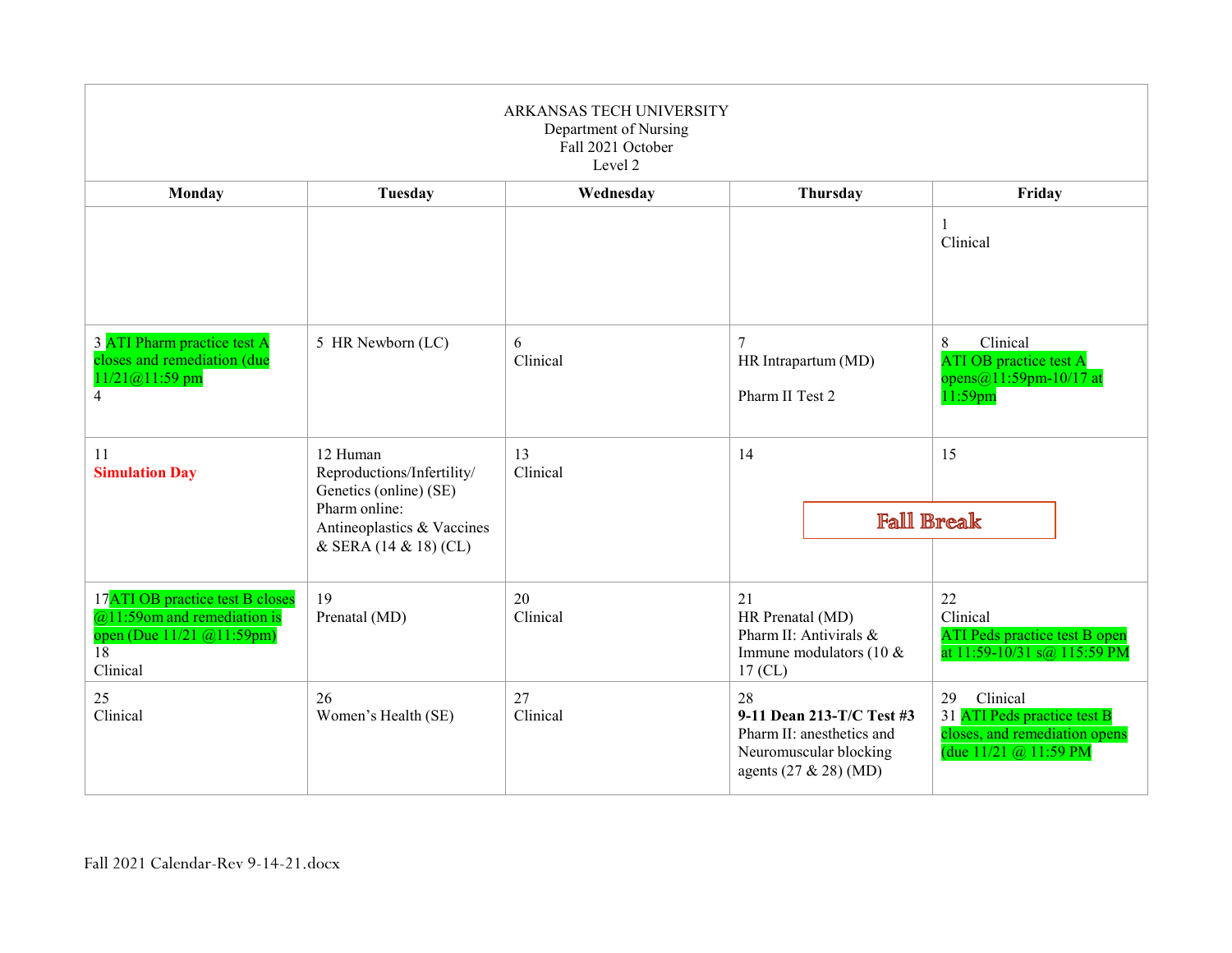| ARKANSAS TECH UNIVERSITY<br>Department of Nursing<br>Fall 2021 November<br>Level 2                                  |                                                                                                                                 |                            |                                                                                                         |                                                                          |  |
|---------------------------------------------------------------------------------------------------------------------|---------------------------------------------------------------------------------------------------------------------------------|----------------------------|---------------------------------------------------------------------------------------------------------|--------------------------------------------------------------------------|--|
| <b>Monday</b>                                                                                                       | Tuesday                                                                                                                         | Wednesday                  | Thursday                                                                                                | Friday                                                                   |  |
| 1<br>Clinical                                                                                                       | $\overline{2}$<br>T/C<br>Hematology/Cancer (LH)                                                                                 | $\overline{3}$<br>Clinical | $\overline{4}$<br>Musculoskeletal (LH)<br><b>Pharm Test #3</b>                                          | 5 Clinical<br>ATI Pharm practice test B<br>Open @11:59-11/14<br>@11:59PM |  |
| $\,8\,$                                                                                                             | 9                                                                                                                               | 10                         | 11                                                                                                      | 12                                                                       |  |
| Clinical                                                                                                            | Genitourinary (LH)                                                                                                              | Clinical                   | Neuro/Behavior/Cognition<br>JH<br>Pharm II: Adrenergic agonists<br>& antagonists $(30 \& 31)$ (CL)      | Clinical                                                                 |  |
| 14 ATI Pharm practice test B<br>closes $@11:59$ , remediation<br>due 11/21 @ 11:59PM<br><b>15 Simulation Day</b>    | 16<br>Endocrine & Metabolic<br>Disorders (JH)<br>1-3pm ATI Proctored test in<br>Dean 213                                        | 17<br>Clinical             | 18<br>Dermatology/Child Abuse<br>JH)<br>Pharm II: Cholinergic &<br>anticholinergics $(32 \& 33)$<br>CL) | 19<br>Clinical                                                           |  |
| 21 ATI practice OB/Peds<br>practice test B remediation<br>due by 11:59PM<br>22<br>T/C Test #4 9-11:00<br>(Dean 102) | 23<br>8:30-12:00 ATI Peds proctored<br>exam Dean 102<br>Pharm II (online): Female $&$<br>male reproductive $(40 \& 41)$<br>(MD) | 24                         | $\overline{L}$<br>The nksgiving Holidays                                                                | 26                                                                       |  |
| 29<br>Pharm test #4<br>1-3 Dean 213                                                                                 | 30<br>Pharm ATI 9-11 Dean 102                                                                                                   |                            |                                                                                                         |                                                                          |  |

Fall 2021 Calendar-Rev 9-14-21.docx